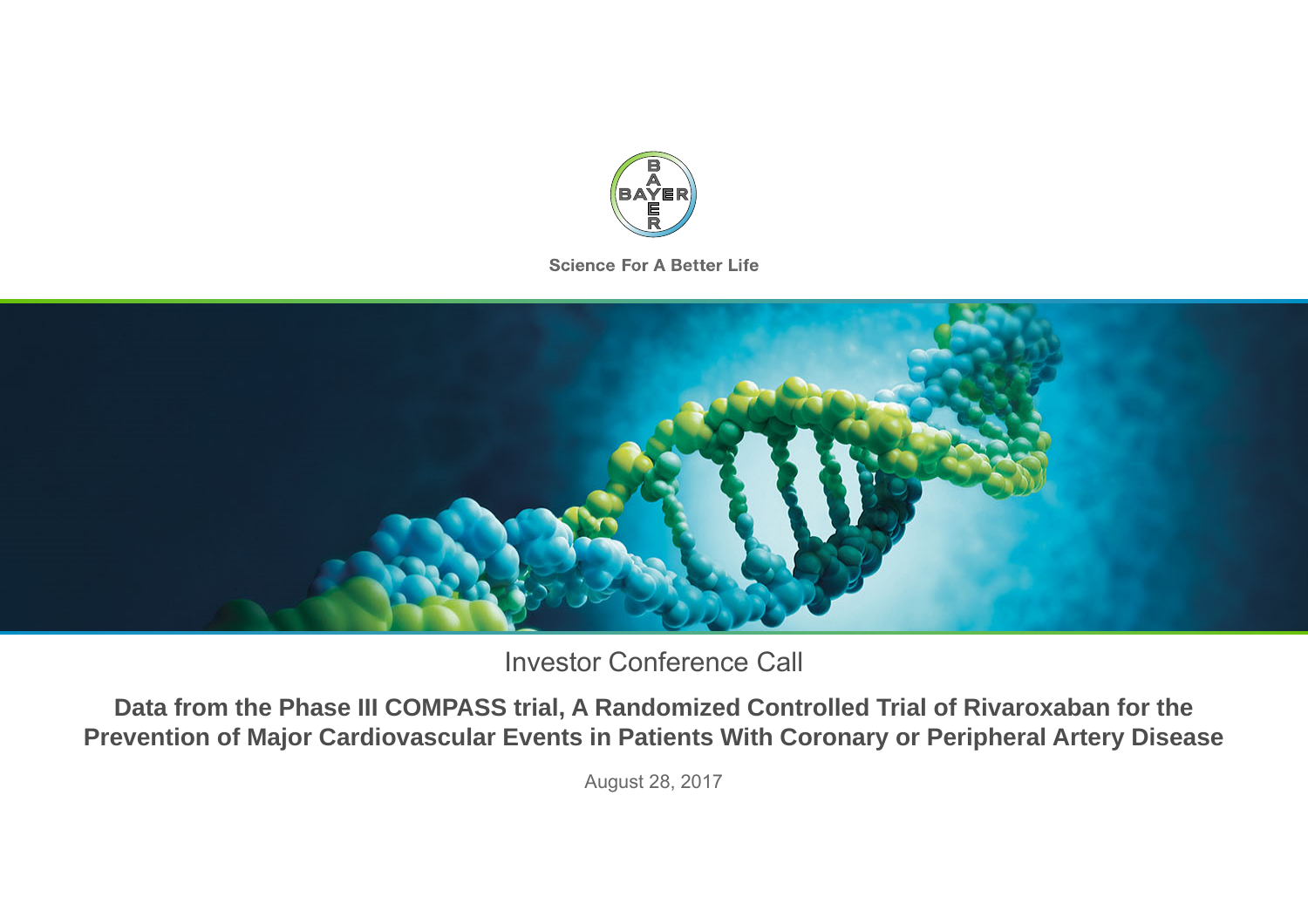

# Cautionary Statements Regarding Forward-Looking Information

This release may contain forward-looking statements based on current assumptions and forecasts made by Bayer management. Various known and unknown risks, uncertainties and other factors could lead to material differences between the actual future results, financial situation, development or performance of the company and the estimates given here. These factors include those discussed in Bayer's public reports which are available on the Bayer website at www.bayer.com. The company assumes no liability whatsoever to update these forward-looking statements or to conform them to future events or developments.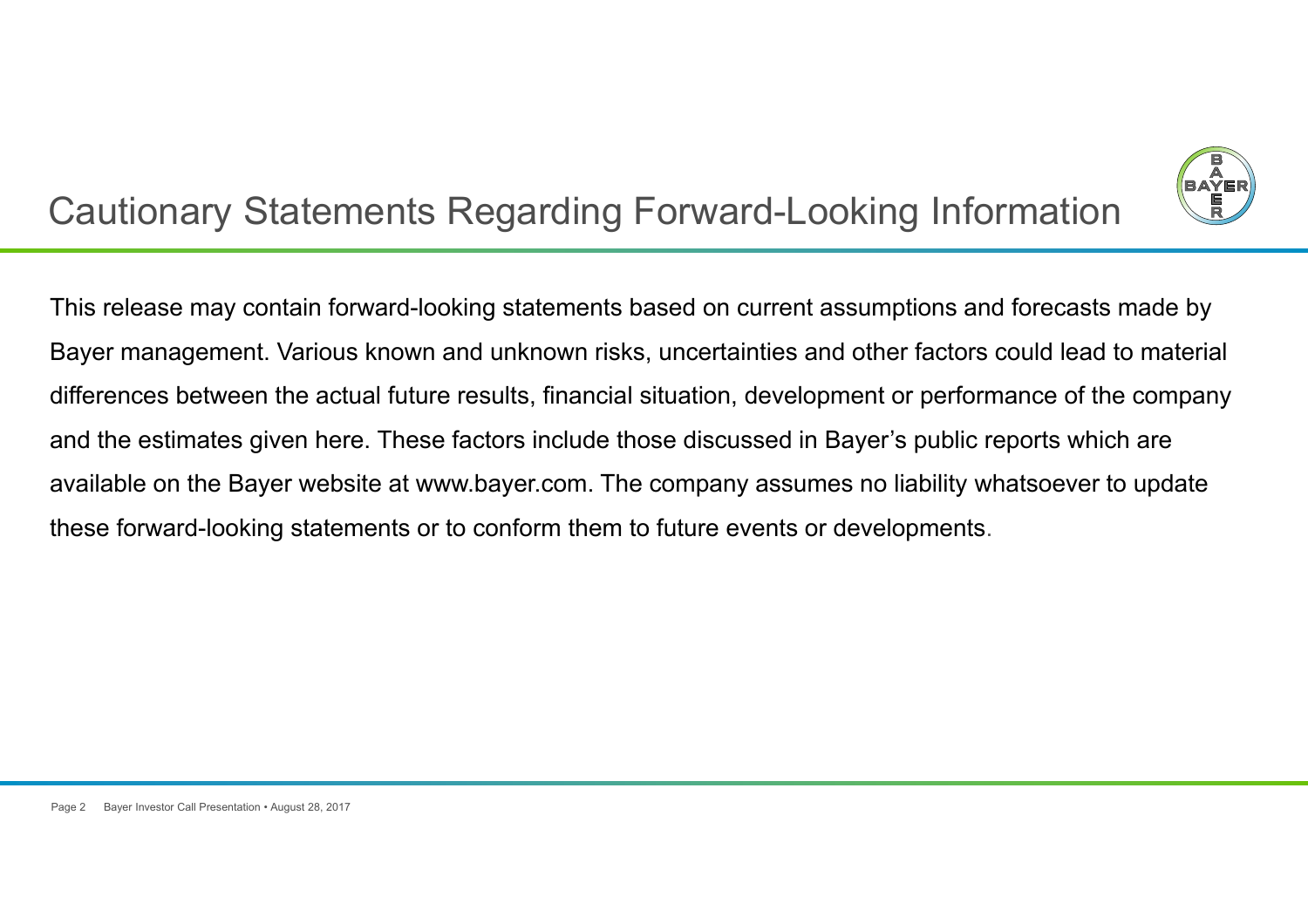

#### $\mathcal{L}_{\mathcal{A}}$ Key Findings

The combination of rivaroxaban 2.5 mg bid + aspirin 100 mg od compared to aspirin 100 mg od alone

- showed a 24% relative risk reduction in major adverse cardiovascular events
- $\bullet$  showed an unprecedented 42% relative risk reduction in stroke and an 22% relative risk reduction in cardiovascular death
- $\bullet$  demonstrated a 20% improvement in net clinical benefit, defined as the composite of stroke, cardiovascular death, myocardial infarction, fatal bleeding or symptomatic bleeding in a critical organ
- $\bullet$  showed low overall bleeding incidence rates, although major bleeding was increased. There was no significant increase in fatal or intracranial bleeding.
- $\bullet$ reduced major adverse limb events significantly in the PAD patient population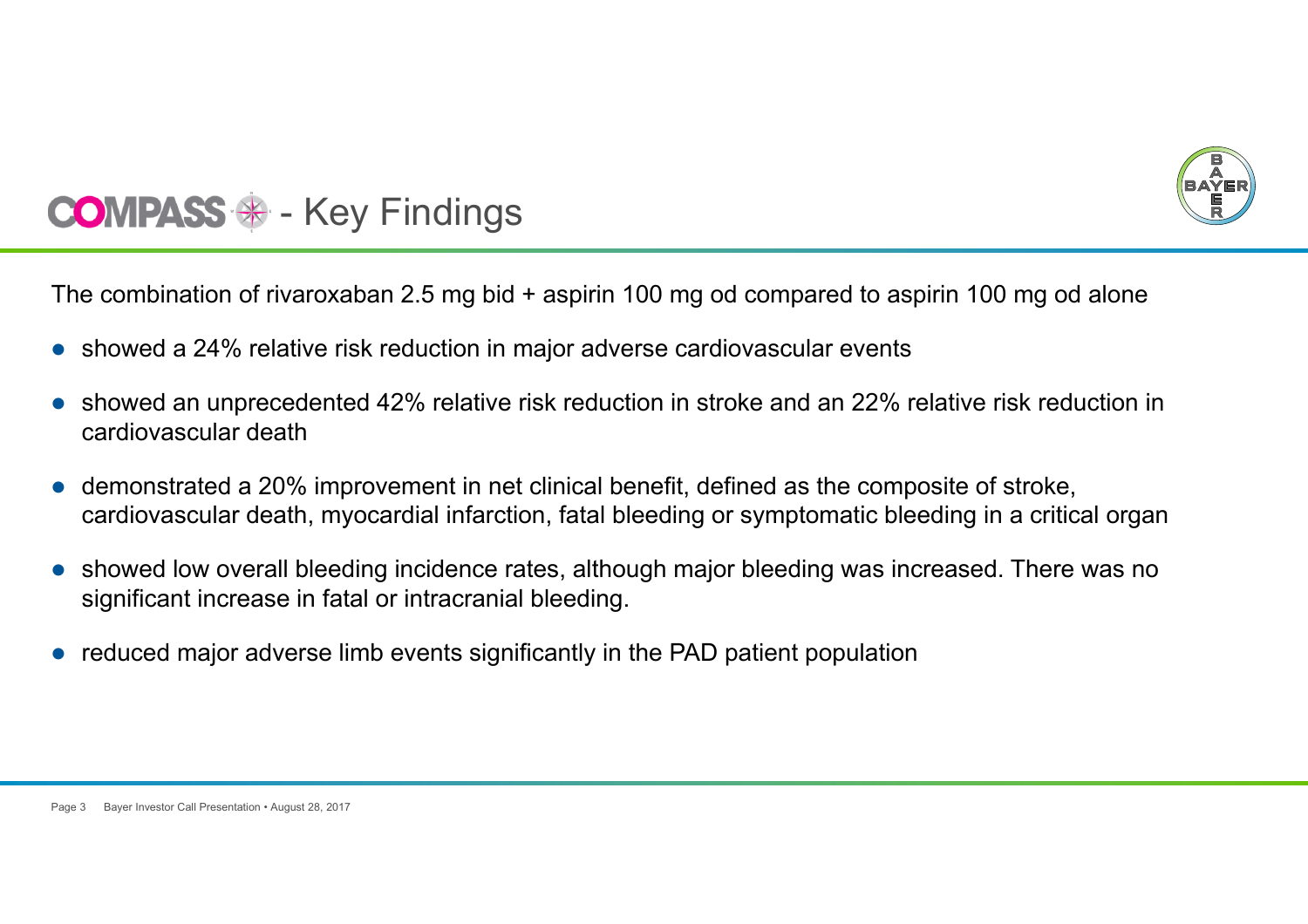

## $\mathcal{L}_{\mathcal{A}}$ Objective and Study Design

## **Objective:**

To determine the efficacy and safety of rivaroxaban, rivaroxaban plus ASA or ASA alone for reducing the risk of MI, stroke and cardiovascular death in CAD or PAD patients



**Short design: Randomized, double-blind controlled trial** 

First patient first visit: Q1/2013; Last patient last visit for primary analysis: Q2/2017

\*patients treated according to local standard of care;

‡patients without continuous need for a proton pump inhibitor were randomized to pantoprazole or pantoprazole placebo; patients not randomized to PPI/Placebo continue with their PPI prescribed prior to randomization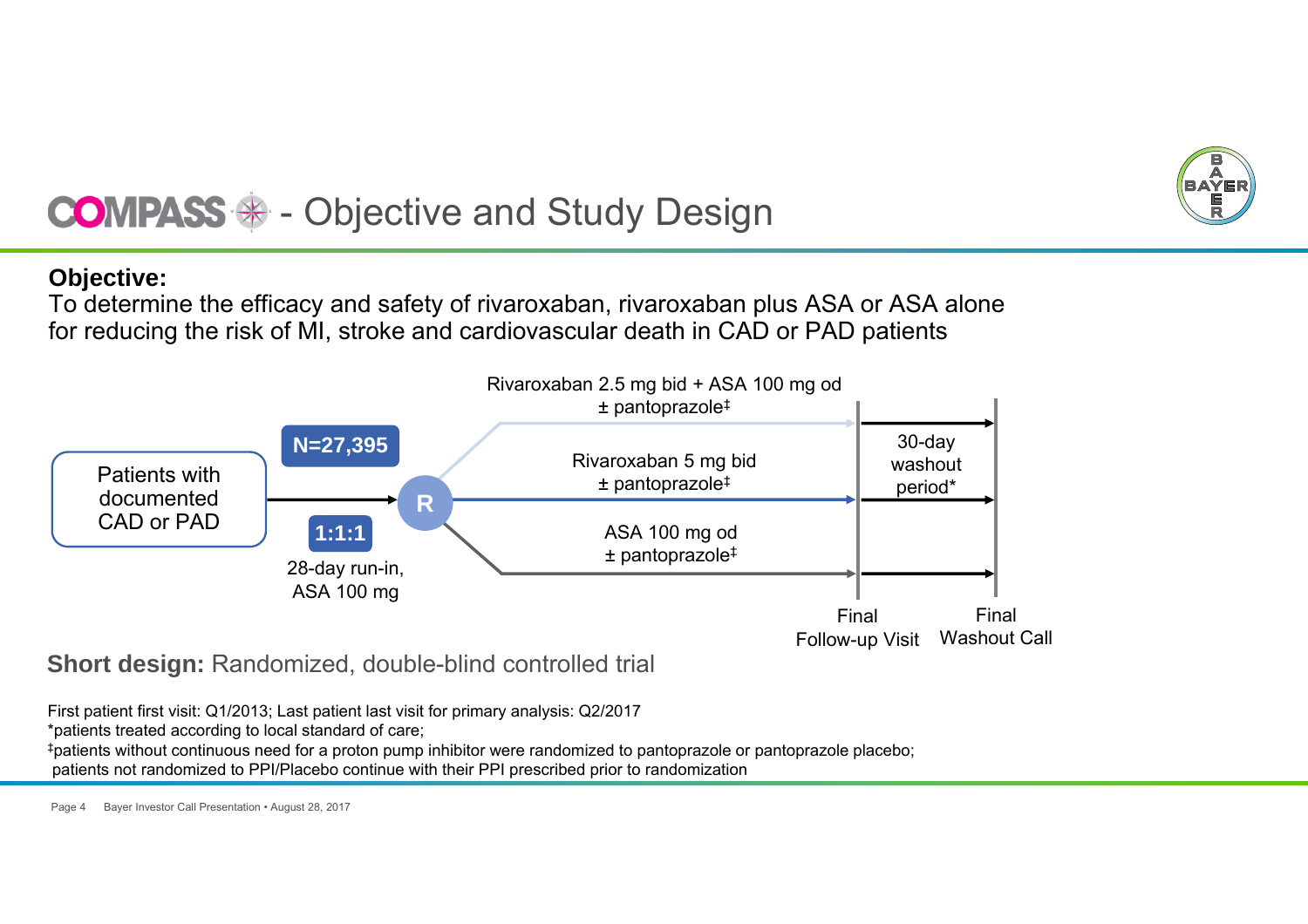

## $\mathcal{L}_{\mathcal{A}}$ Key Inclusion and Exclusion Criteria

# **Key inclusion criteria#**

- PAD
- 0 CAD with ≥1 of:
	- Age ≥65 years
	- Age <65 years plus atherosclerosis in ≥2 vascular beds or ≥2 additional risk factors
		- Current smoker
		- Diabetes mellitus
		- Renal dysfunction (eGFR <60 ml/min)
		- Heart failure
		- Non-lacunar ischemic stroke ≥1 month ago

## **Key exclusion criteria‡**

- Stroke ≤1 month or any haemorrhagic or lacunar stroke
- $\bullet$  Severe HF with known ejection fraction <30% or NYHA class III or IV symptoms
- $\bullet$  **Need for dual antiplatelet therapy, other non-aspirin antiplatelet therapy, or oral anticoagulant therapy**
- $\bullet$ eGFR <15 ml/min

# including but not limited to;

‡ any other exclusion criteria in conjunction with the local product information and any other contraindication listed in the local labeling for rivaroxaban or the comparator have to be considered;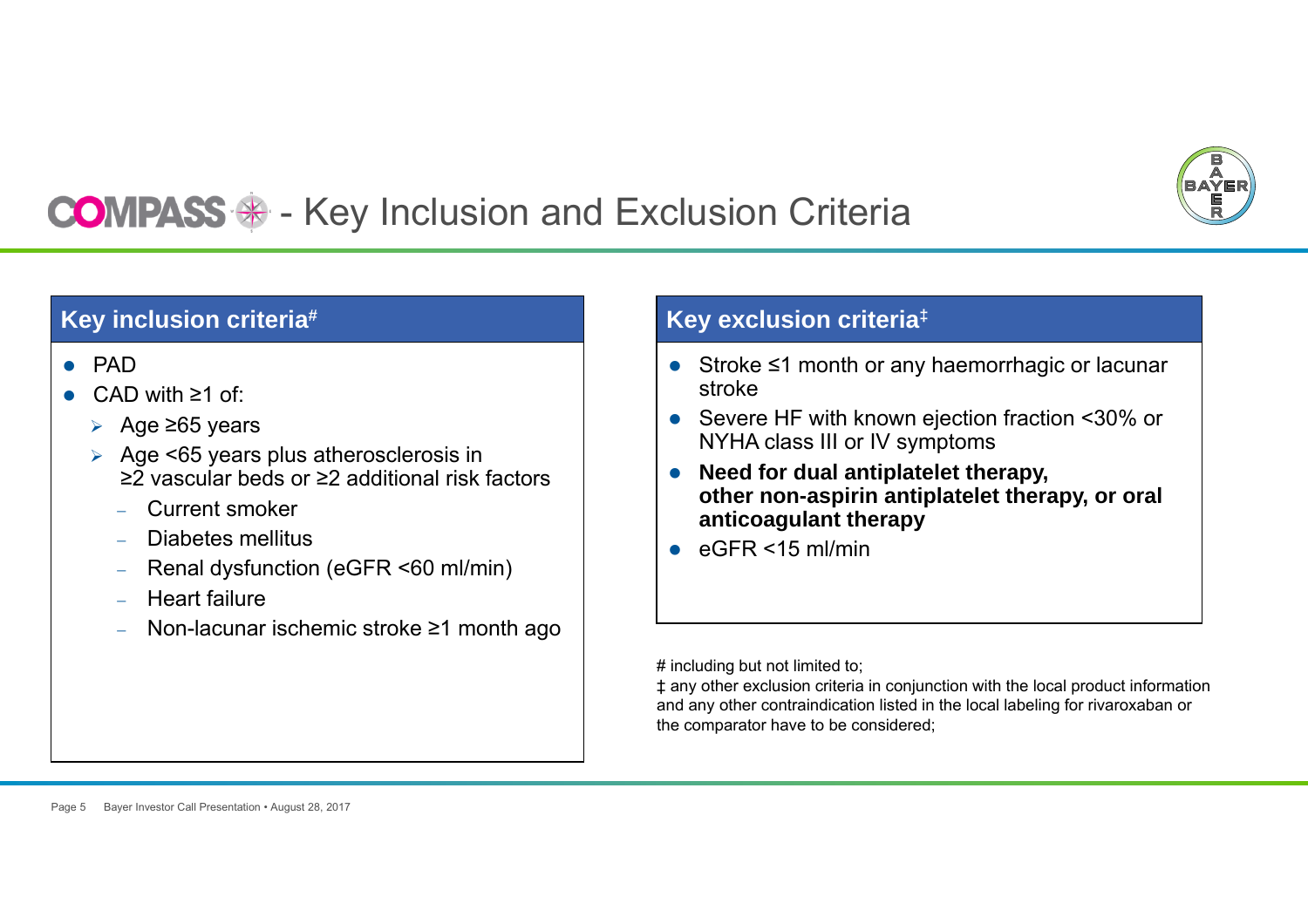

#### $\mathcal{L}_{\mathcal{A}}$ Main Study Outcomes

## **Primary efficacy outcome**

 $\bullet$ Composite of MI, stroke or cardiovascular death

## **Secondary efficacy outcomes**

- $\bullet$  Composite of major thrombotic events
	- $\triangleright$  coronary heart disease death, MI, ischemic stroke, acute limb ischemia
	- $\triangleright$  cardiovascular death, MI, ischemic stroke, acute limb ischemia
- $\bullet$ Mortality (all-cause)

## **Primary safety outcome**

- $\bullet$  Modified ISTH major bleeding
	- $\triangleright$  fatal bleeding, and/or
	- $\triangleright$  symptomatic bleeding in a critical area or organ, such as intracranial, intraspinal, intraocular, retroperitoneal, intraarticular or pericardial, or intramuscular with compartment syndrome, or
	- $\blacktriangleright$  bleeding into the surgical site requiring reoperation, and/or
	- $\triangleright$  bleeding leading to hospitalization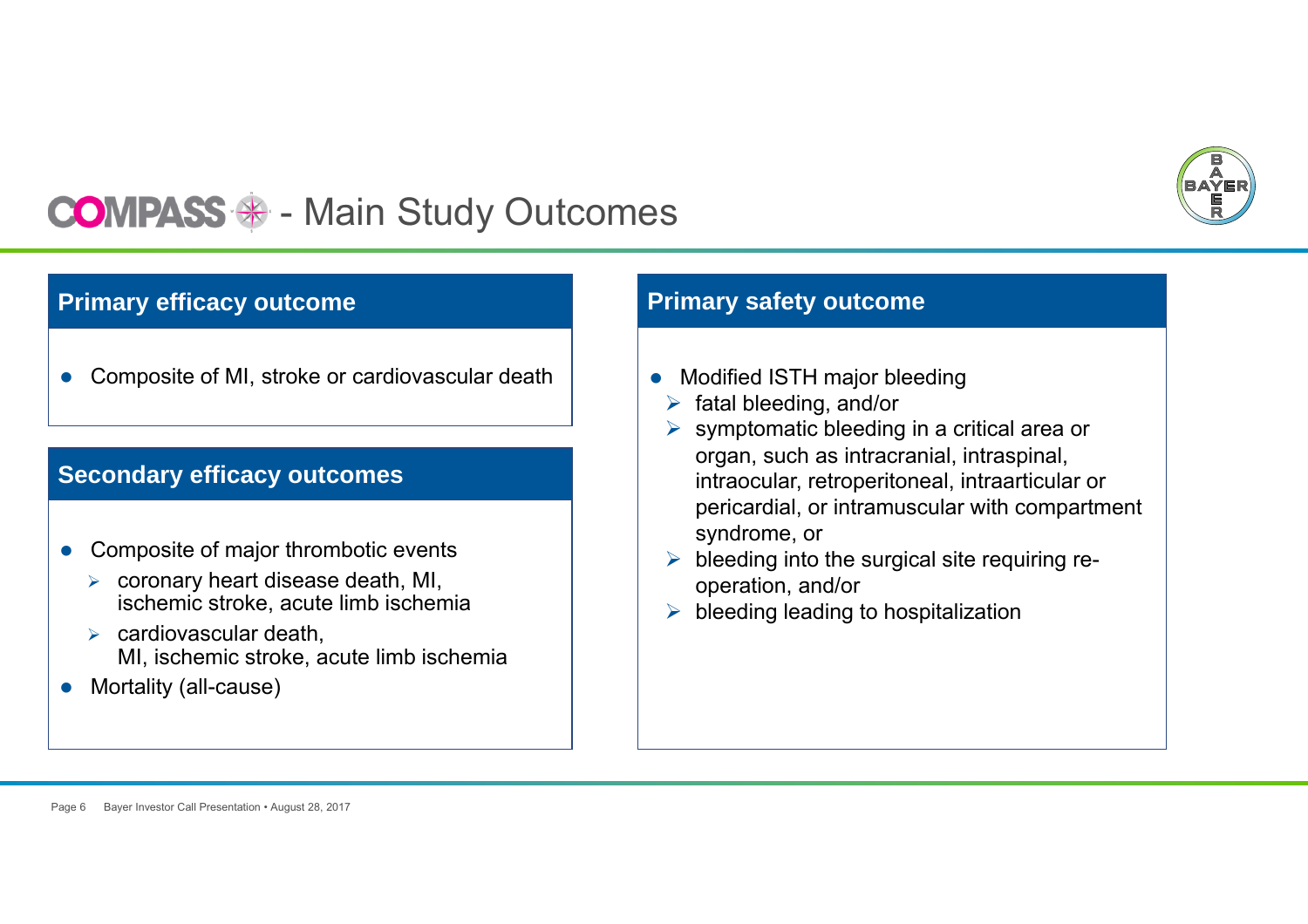

## $\mathcal{L}_{\mathcal{A}}$ Primary Efficacy Outcome and Components

|                         | 2.5 mg rivaroxaban bid +<br>100 mg aspirin od<br>vs. 100 mg aspirin od |                   |  |
|-------------------------|------------------------------------------------------------------------|-------------------|--|
|                         | p-value*                                                               | HR** (95% CI)     |  |
| MI, stroke, or CV death | < 0.001                                                                | $0.76(0.66-0.86)$ |  |
| MI                      | 0.14                                                                   | $0.86(0.70-1.05)$ |  |
| <b>Stroke</b>           | < 0.001                                                                | $0.58(0.44-0.76)$ |  |
| CV death                | በ በ2                                                                   | $0.78(0.64-0.96)$ |  |

MI myocardial infarction; CV cardiovascular; CI confidence interval; \*stratified log-rank test; \*\*stratified Cox proportional hazard model

5 mg rivaroxaban bid + 100 mg aspirin od vs. aspirin 100 mg od see NEJM August 27, 2017, DOI: 10.1056/NEJMoa1709118

Page 7 Bayer Investor Call Presentation • August 28, 2017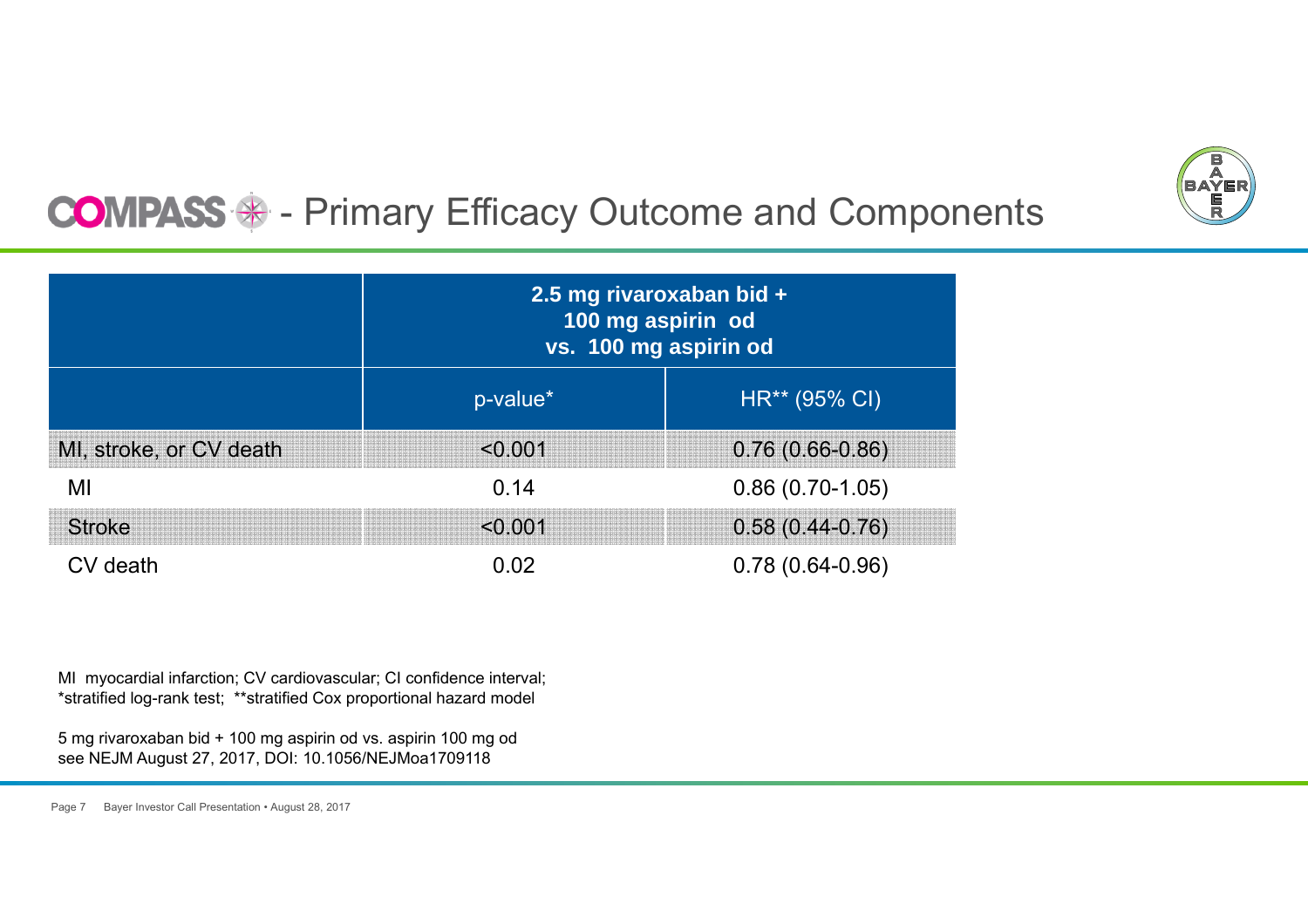

#### $\mathcal{L}_{\mathcal{A}}$ Secondary Efficacy Outcomes and Components

|                                     | 2.5 mg rivaroxaban bid +<br>100 mg aspirin od<br>vs. 100 mg aspirin od |                   |
|-------------------------------------|------------------------------------------------------------------------|-------------------|
|                                     | p-value*                                                               | HR** (95% CI)     |
| MI, ALI, ischemic stroke, CHD death | < 0.001                                                                | $0.72(0.63-0.83)$ |
| MI, ALI, ischemic stroke, CV death  | < 0.001                                                                | $0.74(0.65-0.85)$ |
| Mortality (all-cause)               | 0.01                                                                   | $0.82(0.71-0.96)$ |
| Net clinical benefit#               | < 0.001                                                                | $0.80(0.70-0.91)$ |
| Components***                       |                                                                        |                   |
| Ischemic stroke                     | < 0.001                                                                | $0.51(0.38-0.69)$ |
| A <sub>1</sub>                      | 0.02                                                                   | $0.55(0.32-0.92)$ |
| CHD death $\#$                      | 0.03                                                                   | $0.73(0.55-0.96)$ |
| Non-CV death                        | 0.20                                                                   | $0.87(0.70-1.08)$ |

MI myocardial infarction; CV cardiovascular; ALI acute limb ischemia; CI confidence interval; \*stratified log-rank test; \*\*stratified Cox proportional hazard model; \*\*\*components not part of primary efficacy outcome; #primary efficay outcome and fatal and critical organ bleeding; ##CHD coronary heart disease death: death due to acute MI, sudden death, or CV procedure

5 mg rivaroxaban bid + 100 mg aspirin od vs. aspirin 100 mg od see NEJM August 27, 2017, DOI: 10.1056/NEJMoa1709118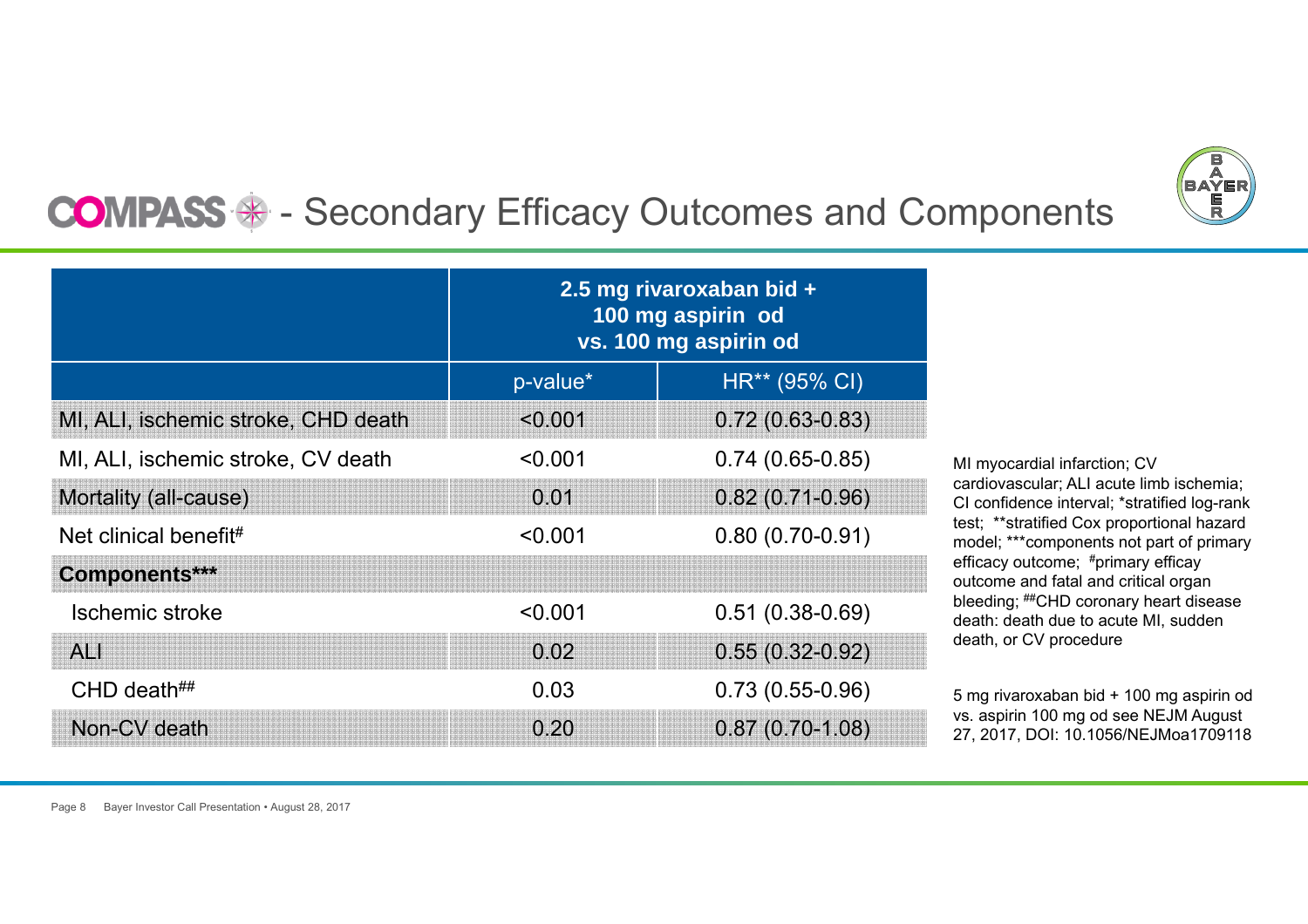

#### $\mathcal{L}_{\mathcal{A}}$ Primary Safety Outcome

|                                                                          | 2.5 mg rivaroxaban bid +<br>100 mg aspirin od<br>vs. 100 mg aspirin od |                     |
|--------------------------------------------------------------------------|------------------------------------------------------------------------|---------------------|
|                                                                          | p-value*                                                               | HR** (95% CI)       |
| <b>Modified major ISTH bleeding</b>                                      | < 0.001                                                                | $1.70(1.40-2.05)$   |
| Fatal                                                                    | 0.32                                                                   | $1.49(0.67-3.33)$   |
| Non-fatal symptomatic intracranial                                       | 0.77                                                                   | $1.10(0.59-2.04)$   |
| Non-fatal, non-intracranial, symptomatic bleeding into<br>critical organ | 0.14                                                                   | $1.43(0.89 - 2.29)$ |
| <b>Site of major bleeding</b>                                            |                                                                        |                     |
| Gastrointestinal                                                         | < 0.001                                                                | 2.15 (1.60-2.89)    |
| Intracranial                                                             | 0.60                                                                   | $1.16(0.67 - 2.00)$ |

\*stratified log-rank test; \*\*stratified Cox proportional hazard model

5 mg rivaroxaban bid + 100 mg aspirin od vs. aspirin 100 mg od see NEJM August 27, 2017, DOI: 10.1056/NEJMoa1709118

Page 9 Bayer Investor Call Presentation • August 28, 2017